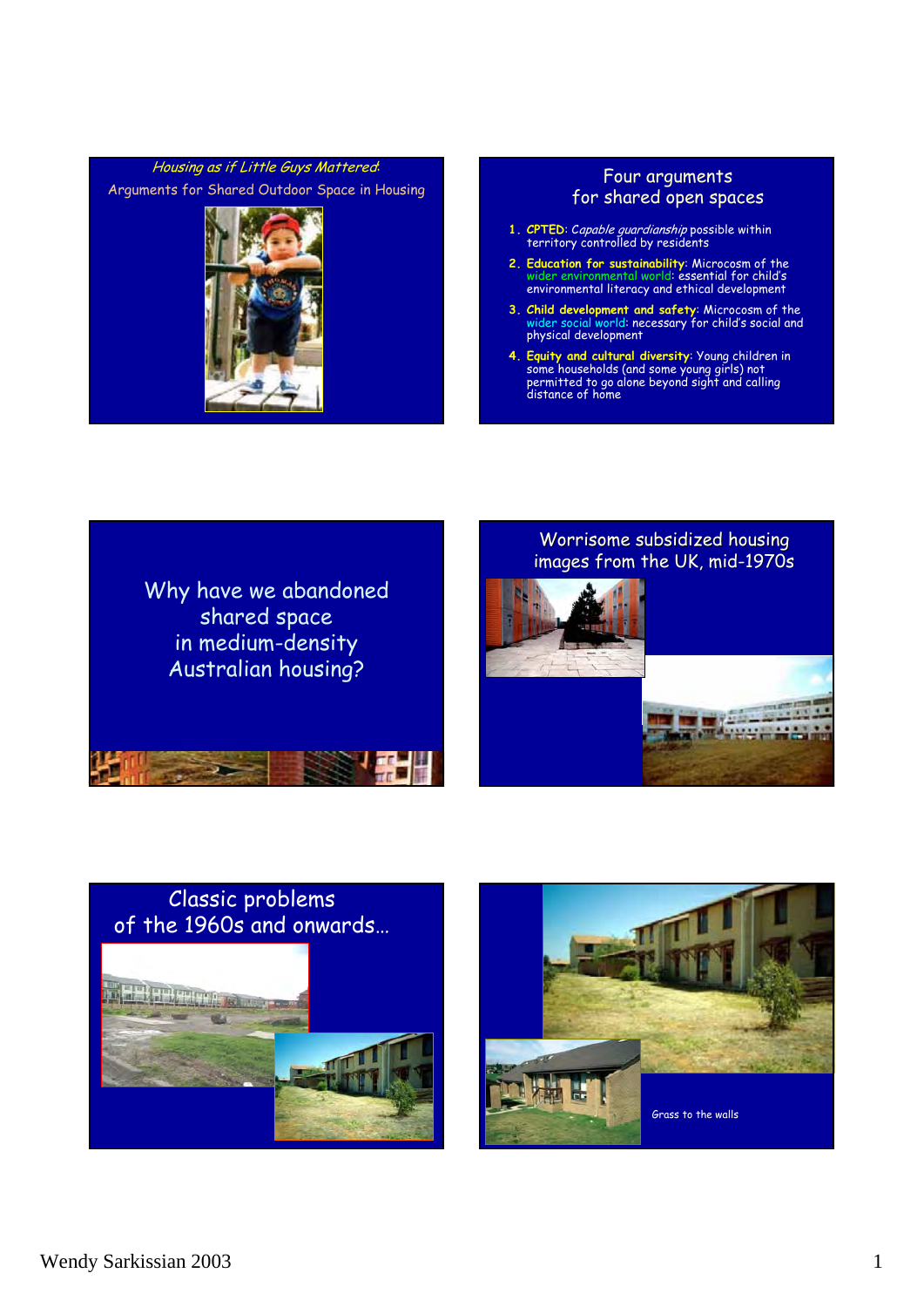











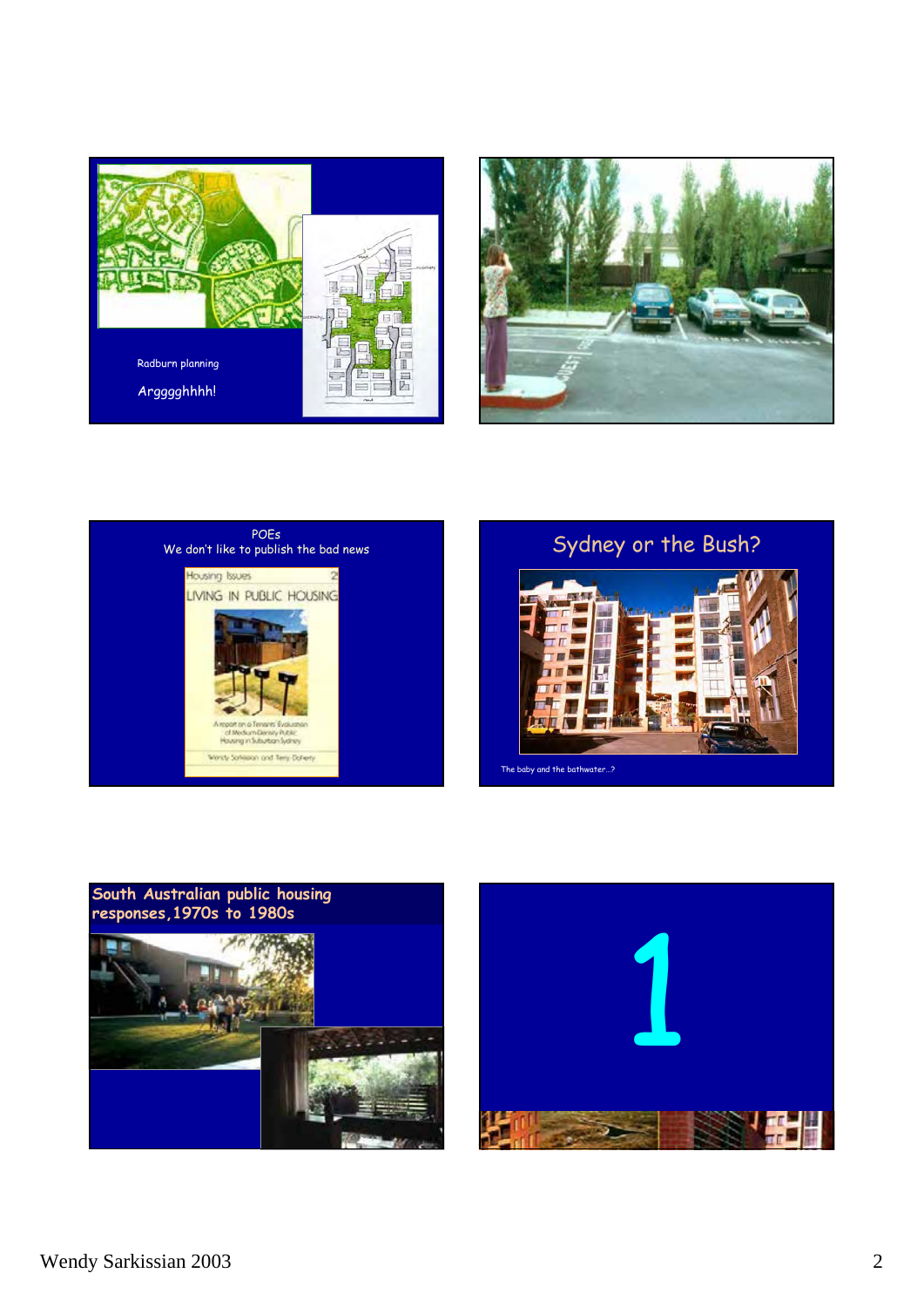# **1. CPTED**

Capable guardianship possible within territory controlled by residents

**CPTED**: What's in an acronym? **C**rime **P**revention **T**hrough **E**nvironmental

The intelligent design and use of the built environment to reduce fear and crime

**D**esign

# **CPTED Basics**

**Territoriality** Access control **OSurveillance** Building design Legitimate activities **UManagement** and maintenance Capable guardianship

## Why Shared Space is Important to CPTED



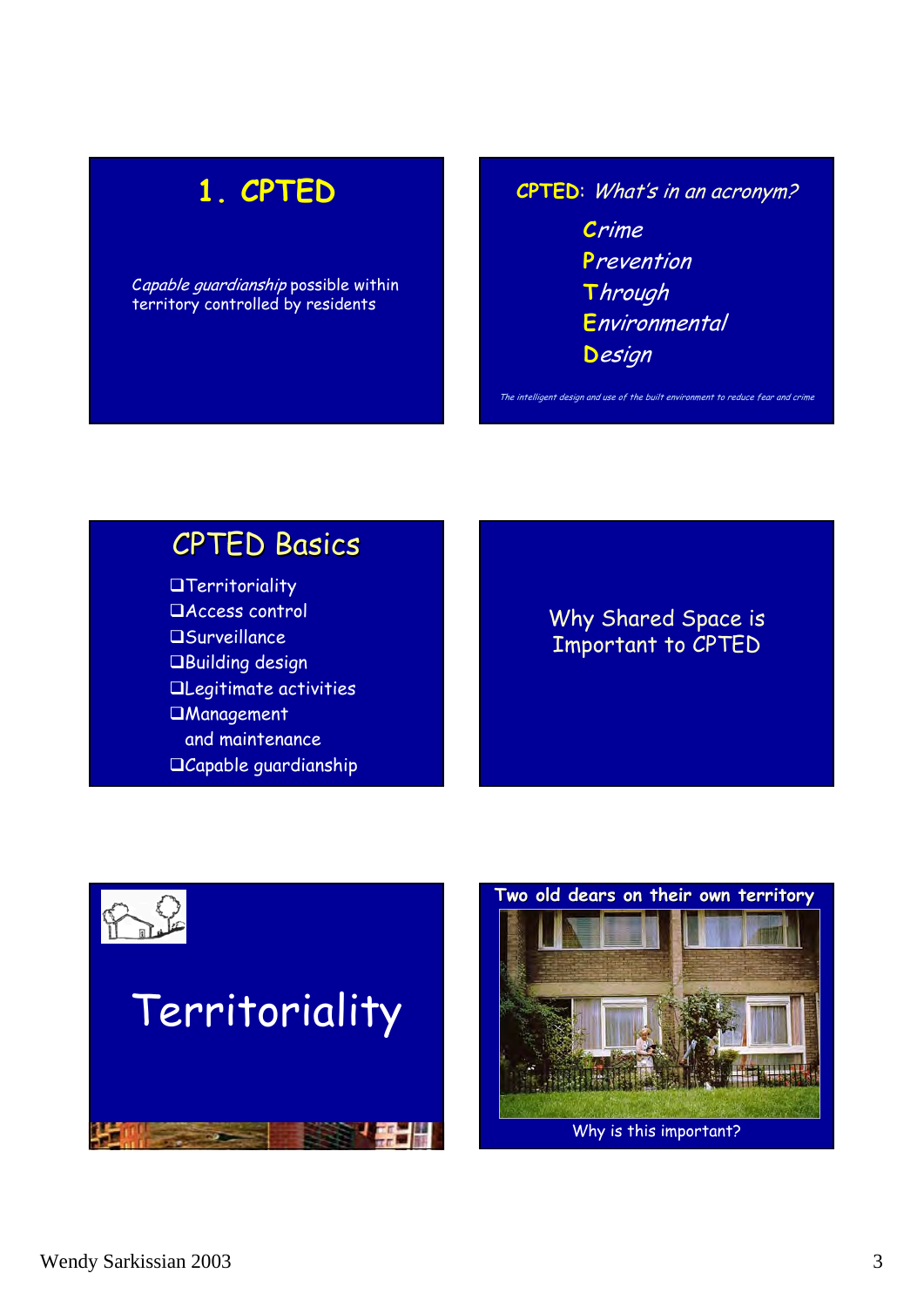



| NSW Safer by Design                 |            |
|-------------------------------------|------------|
| <b>Crime Risk Evaluation Method</b> |            |
|                                     | Categories |
| Surveillance                        | 31         |
| <b>Access control</b>               | 29         |
| Lighting/technical supervision      | 18         |
| Territorial reinforcement           | 13         |
| Activity and space management       | 12         |
| Landscaping                         | 11         |
| Environmental maintenance           | 11         |
| Design/definition of space          | 7          |
| Total                               | 132        |





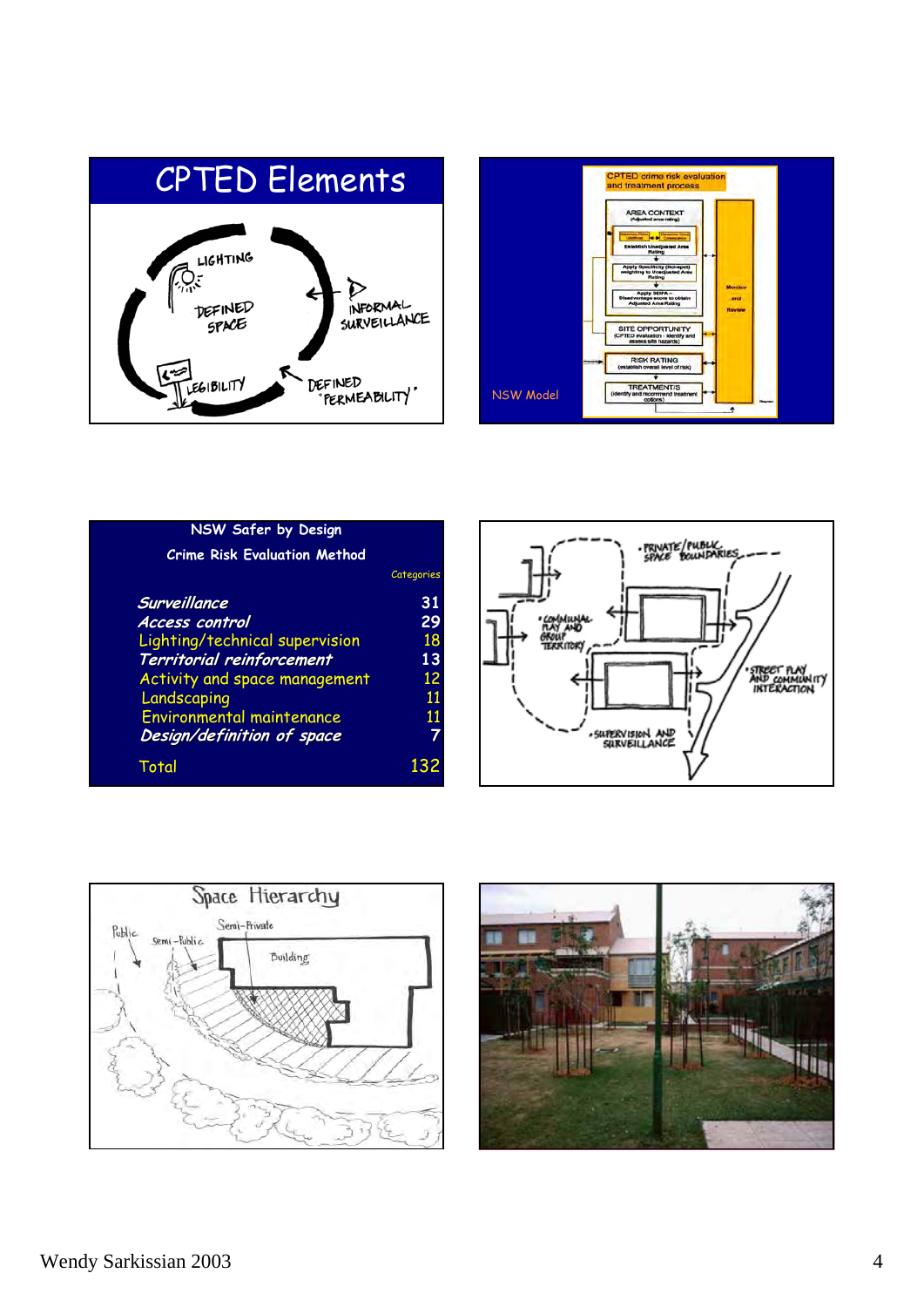

#### **CPTED and Children**

- Children are vulnerable users of residential environment
- Do not always understand which places are safe for them to use
- Can be victims of predatory practices
- Parental fears can inhibit children's use of the environment (Paul Tranter)
- Attention to CPTED principles will reduce potential for limiting children's independent mobility







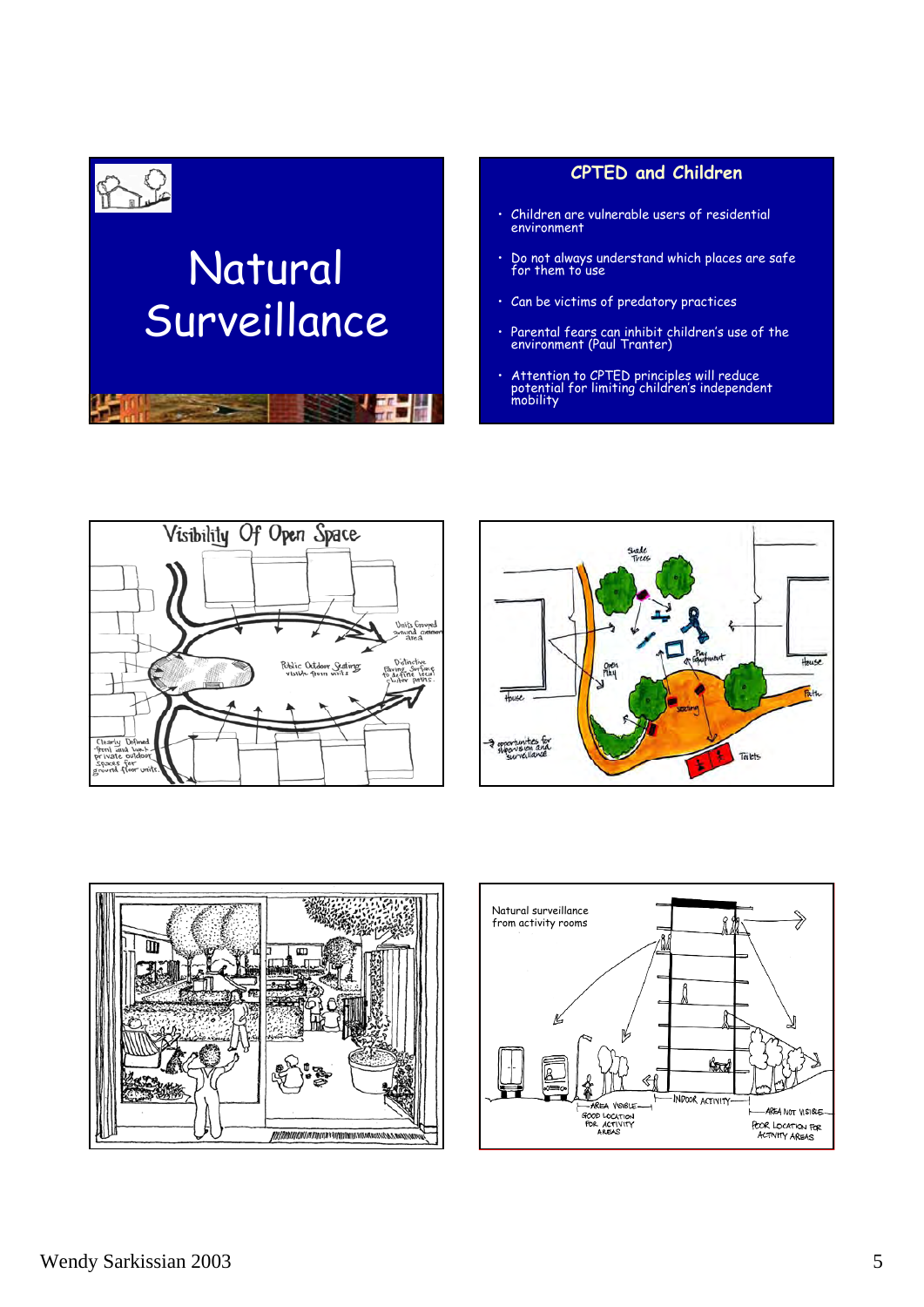

## **2. Education for sustainability**

Shared space is a microcosm of the wider environmental world: essential for child's environmental literacy and ethical development



# Relationships between<br>Sustainability and Children





## **ECOLOGICAL LEARNING**

- Diversity of urban environment: learning ground for children's ecological values
- Environments that communicate sustainability are important
- Educate children (and adults) to value sustainability
- Valuing sustainability and intergenerational equity communicates that we value children and their futures
- Children grow into ecologically literate and responsible adults





#### How do children learn to value sustainability?

**The environment is a communicating medium.**

**It communicates what we value.**

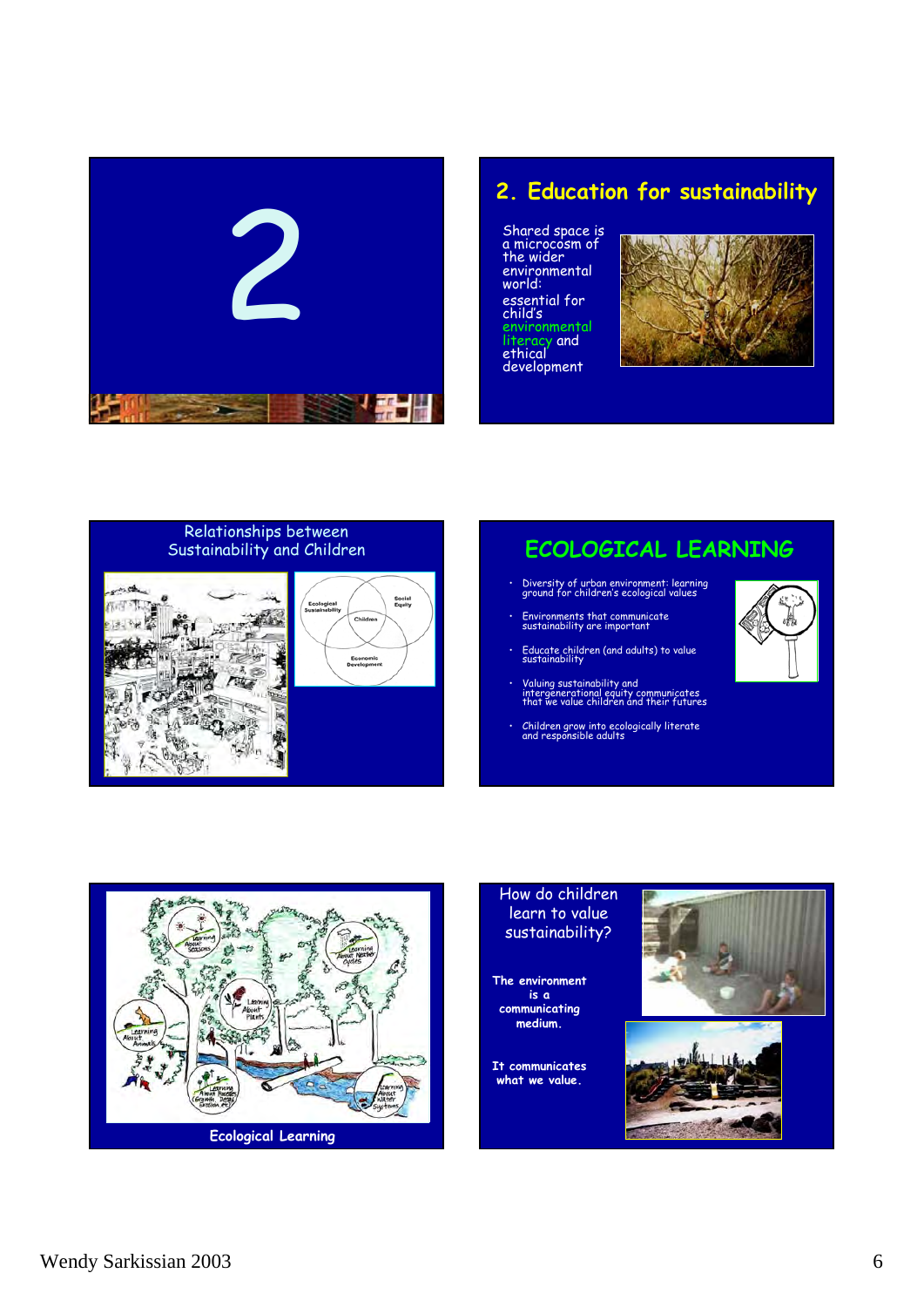

Children's drawings of a coastal redevelopment site in Melbourne 1989



## **3. Child development and safety**

Shared space is microcosm of the wider social world: necessary for child's physical and social development





# What's so special about this playground?



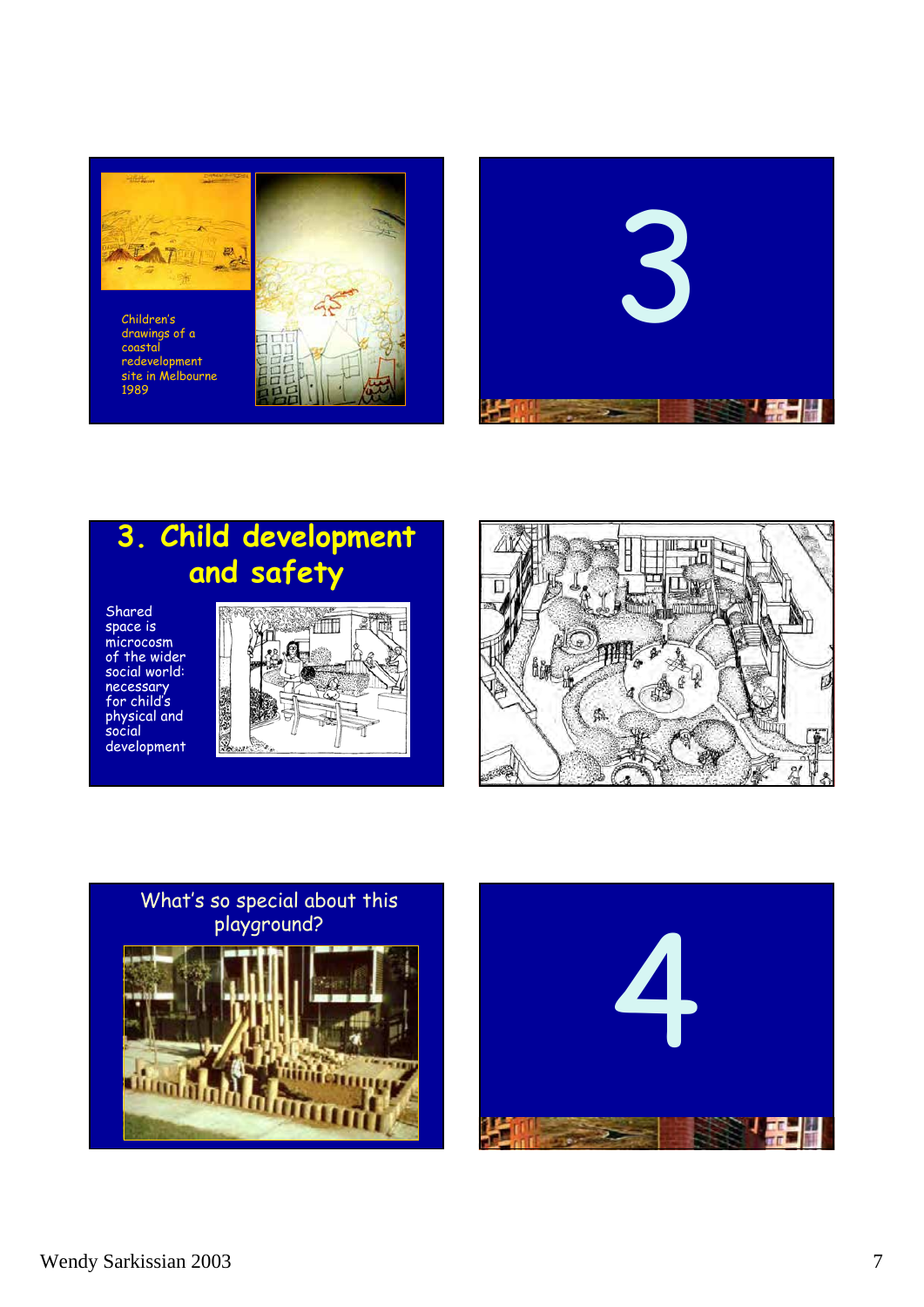## **4. Equity and cultural diversity**

Young children in some households (and some young girls) not permitted beyond sight and calling distance of home without an adult



#### **GENDER ISSUES**

- Males tend to dominate outdoor play
- Older boys and teenagers will dominate most attractive play areas
- Girls play less often in parks than boys do
- Girls tend to play significantly closer



to home Children (especially girls) need opportunities for private social play

### My guess: This mother won't take her daughter to the park at the end of the street





## In summary

#### **CPTED:**

- Clear sense of territory: what is private or shared (reduces excuse-<br>making)<br>- Recognising (and confronting) strangers<br>- Expressing capable guardianship<br>- Building a sense of community<br>- \*\*\* Major security concerns with
- 
- 
- 
- 

#### **Sustainability:**

- 
- 
- Learning and practicing ecology at home Stewardship model Personal health and ecosystem health linked (SEPA) Cooler neighbourhoods
- 

#### **Equity:**

- 
- Poor people can't travel far for outdoor recreation Some cultures won't let women and girl children go far for recreation Without shared space, some young girls will not be permitted to leave the dwelling or the yard
-